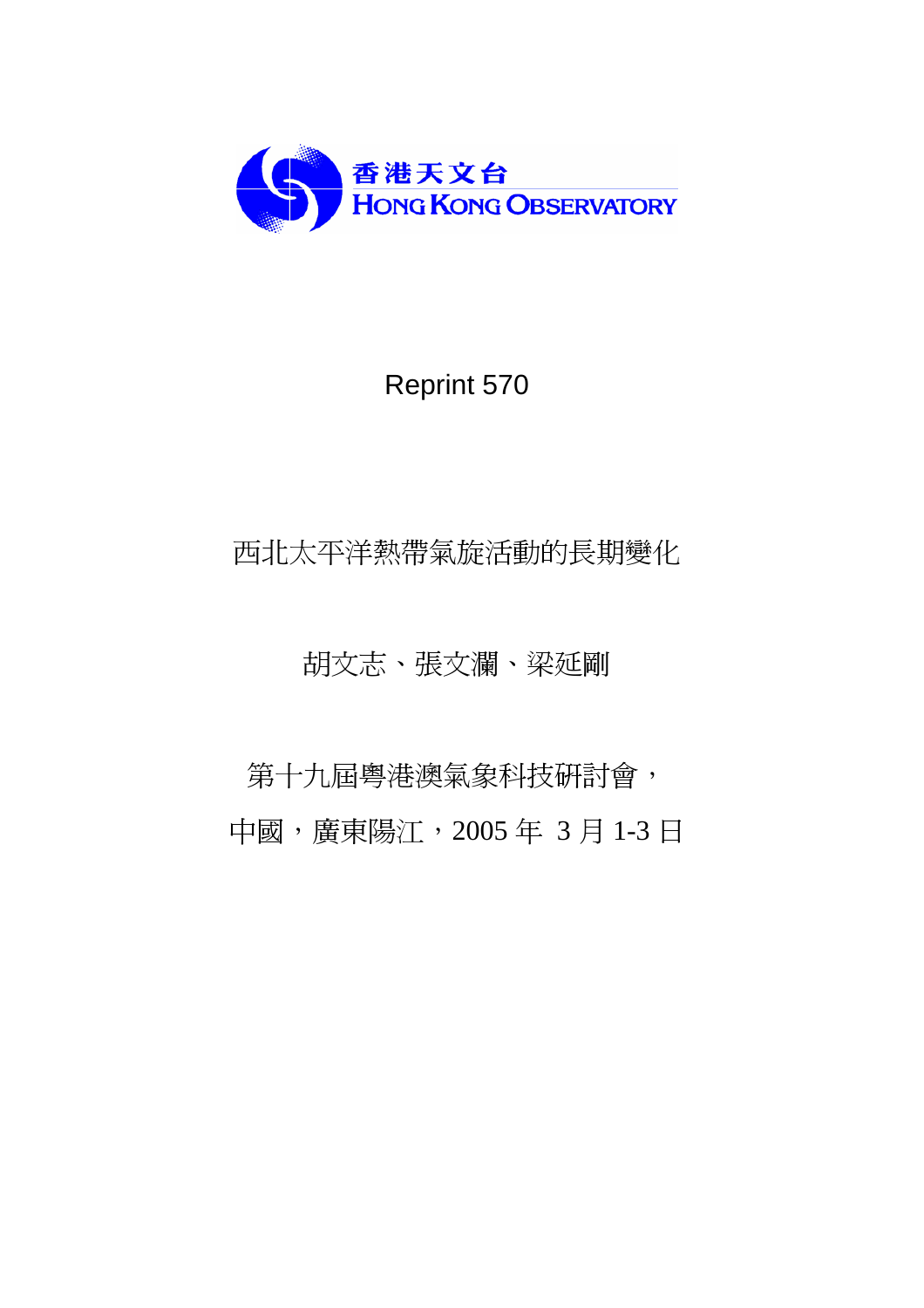## 西北太平洋熱帶氣旋活動的長期變化

胡文志 張文瀾 梁延剛 香港天文台

#### 摘要

香港天文台的熱帶氣旋最佳路徑分析顯示,最近10年,即1995年至 2004 年,有 7 年西北太平洋上的熱帶氣旋數目是少於 1961-1990 年的長期 年平均 31 個。近期偏少的趨勢與 1980 年代中期至 1990 年代中期上升的趨 勢恰恰相反。雖然這個反覆的趨勢反映西北太平洋熱帶氣旋活動受到十年 年際變化影響,但分析顯示,在 1961-2004 這期間,熱帶氣旋活動確有長 期下降的趨勢。熱帶氣旋強度則無加強的跡像。

熱帶氣旋活動的長期下降趨勢,跟西北太平洋表面海水增溫以及一些 模式提出的「熱帶氣旋活動應隨海溫上升而增加」的看法不一致。另一方 面,西北太平洋的平均向外長波輻射在 1961 至 2004 年間有長期上升趨勢, 也就是說,在這期間,對流有所減少。這意味著西北太平洋熱帶氣旋活動 的減少,其中一個可能原因是對流受到抑制。

## **Long-term Change in Tropical Cyclone Activity in the Western**

## **North Pacific**

# M. C. Wu, W. L. Chang and Y. K. Leung Hong Kong Observatory

### **Abstract**

 The Hong Kong Observatory's tropical cyclone best track data show that in 7 of the recent 10 years between 1995 and 2004, the annual number of tropical cyclones in the western North Pacific was below the 1961-1990 normal of 31. This below normal activity represents a reversal of the increasing trend observed between the mid-1980s to the mid-1990s. While such an alternation reflects the modulating influence of inter-decadal variability, analysis shows that a long-term decreasing trend is also discernible between 1961 and 2004. On the other hand, the intensity of tropical cyclones does not appear to be increasing.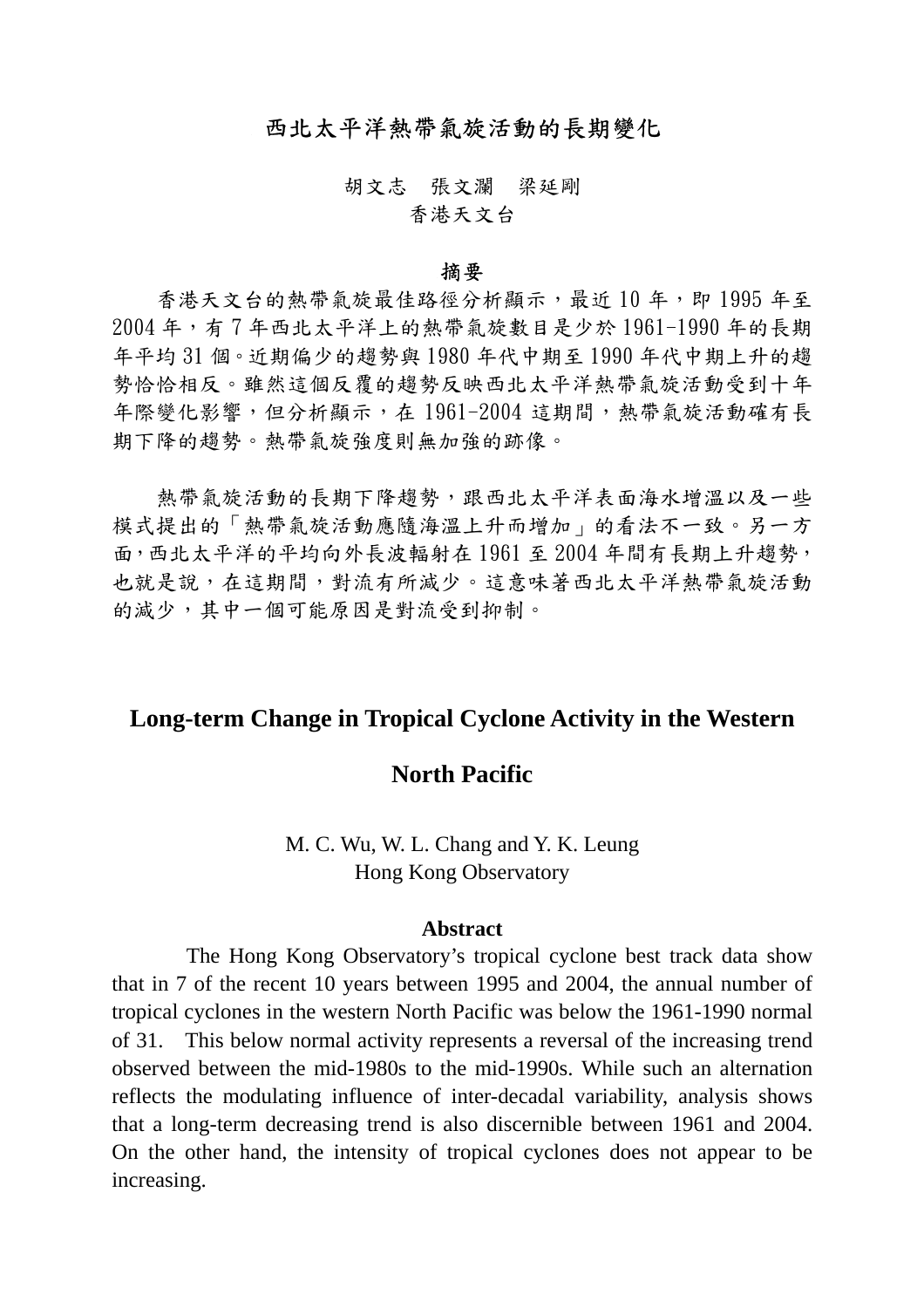The long-term decreasing trend in tropical cyclone activity does not seem to be in line with the apparent increase in western North Pacific sea surface temperatures nor with the increase in tropical cyclone activity due to rising Sea Surface Temperature as suggested by some models. On the other hand, it was found that the outgoing longwave radiation (OLR) averaged over the tropical western North Pacific has a long-term increasing trend between 1961 and 2004. That is, convection was decreasing during this period. This suggests that the decrease in tropical cyclone activity might in part be associated with this suppression of convective activity.

## 1. 引言

在西北太平洋,平均每年約有超過30個熱帶氣旋出現,是眾多海洋區 域中最多的(陳聯壽、丁一匯 1979)。 Chan 和 Shi (1996)指出,西北太 平洋熱帶風暴加颱風年總數目以及颱風年總數由 60 年代初期至 70 年代中 期有下降的趨勢,但從 70 年代中期至 90 年代中期則呈上升的趨勢。

在 1995-2004 這 10 年間,有 7 年西北太平洋熱帶氣旋數目是少於 1961-1990 年長期年平均的 31 個。這意味著近年來熱帶氣旋可能又重拾 60 年代初期至 70 年代中期的下降傾向。有關西北太平洋熱帶氣旋活動長期趨 勢的研究不多,Chan and Shi (1996)外,Chan and Liu (2004)在分析西 北太平洋颱風活動和海溫關係一文中提過近期西北太平洋颱風活動的變 化,但他們對此變化未作詳細的統計分析。在這背景下,本文利用 1961 至 2004 年的數據,探討西北太平洋熱帶氣旋活動在這四十多年期間的長期趨 勢及週期特徵。本文也分析 1961-2004 年間西北太平洋熱帶氣旋強度的變 化,看看它在全球變暖和海溫上升的前題下有否增加。

另外,因為在南中國海進入南中國海的熱帶氣旋可能影響華南沿 岸及香港,本文也對 1961-2004 年間南中國海上的熱帶氣旋活動進行分 析,以了解其長期趨勢和週期變化。

2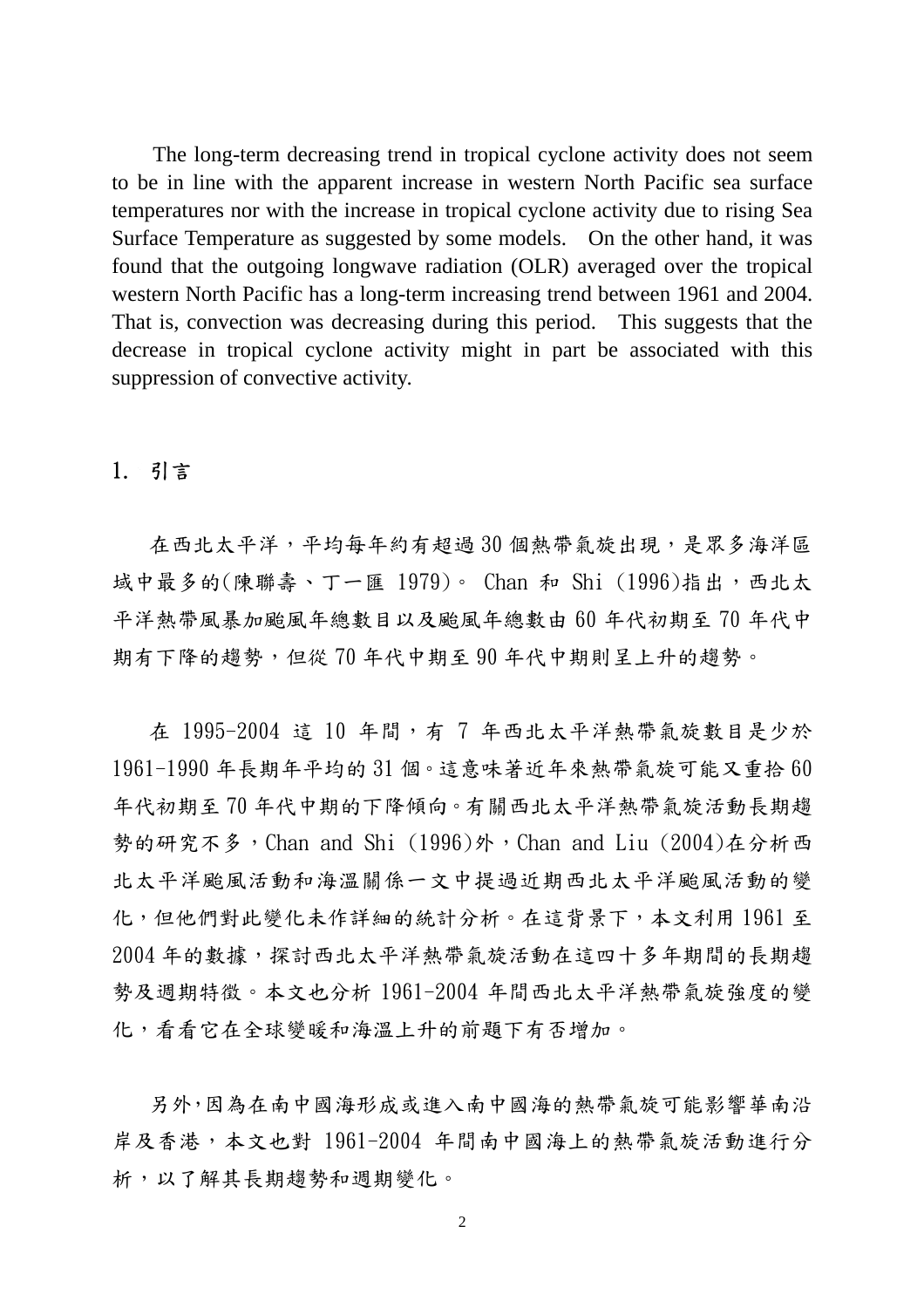#### 2. 數據和方法

#### 2.1 數據

本研究的熱帶氣旋及颱風數據是源自香港天文台由 1961年至 2004年的 最佳熱帶氣旋 路 徑分析資 料 。向外長波 輻 射 (Outgoing Longwave Radiation,簡稱 OLR)數據則來自美國氣侯診斷中心(Climate Diagnostic Centre)的網頁 http://www.cdc.noaa。

## 2.2 方法

本文跟隨 Wigley and Raper (1990) 研究氣候系統自然變化一文中所 採用的定義,把週期在十年或以上的變化(包括長期趨勢)定為低頻或長週 期變化,週期在十年以下的定為高頻或短週期變化,並用高斯濾波 (Gaussian filter, 見 Hanna and Capellan 2003)把熱帶氣旋時間序列長 週期部份先大致描劃出來,以助檢視及初步分析。本文也用奇異譜分析 (Singular Spectrum Analysis,简稱 SSA)來試圖提取長週期變化的成份, 藉以探討它所解釋的方差(explained variance)。有關 SSA 的細節可參孝 江志紅、丁裕國(1998), 及 Golyandina 和 Zhigljavsky (2001) 等。

本文的長期趨勢是經線性迴歸法及 t-測試得出的(見 Easterling et al. 1997, IPCC 2001), 並與 Mann-Kendal 非參數法(簡稱 MK 法)所得的結果作 比較。MK 法的優點是受檢驗的數據不需遵守正態分佈,可應用於帶有線性 或非線性趨勢的數據,它亦不受少數岐異值(outliers)的影響,細節可見 Sneyers (1990)及符淙斌、王強(1992)等。因 MK 法不給出長期趨勢,本文 用 Sen's 非參數法來計算這參數。與 MK 法相同, Sen's 非參數法的好處在 於不受岐異值的影響,受檢驗的數據也不需遵守正態分佈,具體方法可見 Sen (1968)。

3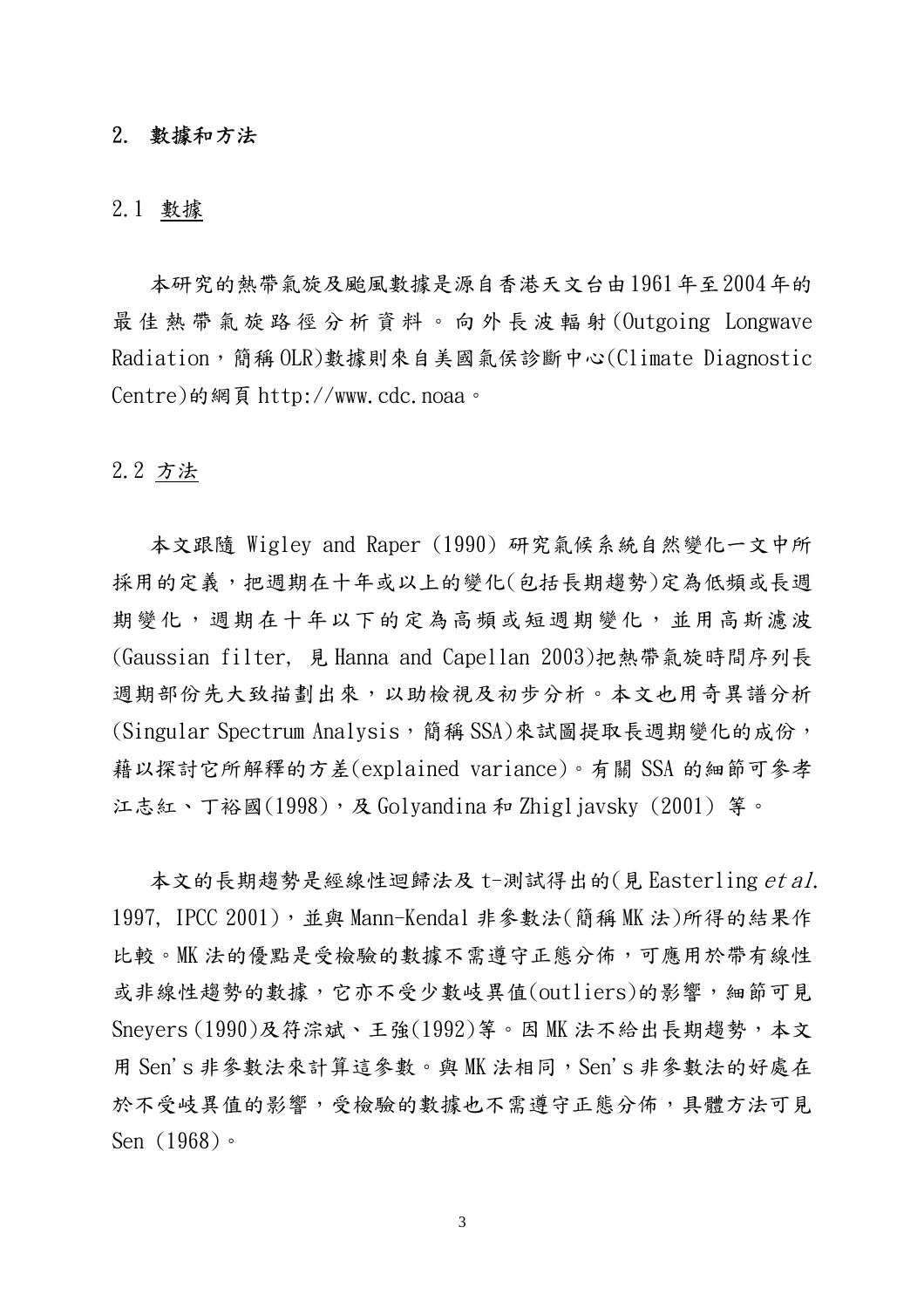年際變化特徵的辨認則是以 Multitaper Method (MTM)所得的頻譜分析 作為依據。MTM 的優點在於頻譜中的方差相對其他方法如快速富利葉轉換 (FFT)較少,而且分辨率高(見 Ghil 2002 等)。 因為各時間序外的自相關 均大於 零 , 本 文 用 紅 噪 音 (red noise) 譜 作 為 測 試 譜 值 置 信 水 平 (confidence level)的臨界譜(見 Wilks 1995)。

## 3. 西北太平洋上的熱帶氣旋和颱風活動的長期趨勢及年際變化

3.1 初步分析

圖一顯示西北太平洋的熱帶氣旋及颱風年數目的時間序列。透過高斯濾 波,可見熱帶氣旋年數目呈下降的長期趨勢。相對來說,颱風年數目的長 期趨勢則不明顯。

熱帶氣旋和颱風年數目長週期變化相關系數為 0.81,達 5%統計顯著水 平,表示這兩時間序列的長週期變化很相似。這兩時間序列都在 60 年初和 80 年後期或 90 年代初期呈偏高值,在 70 年代中期和 90 年代末期或 20 世 紀初又出現偏低值。也就是說,它們的十年間(inter-decadal)長週期變化 是一致的,雖然幅度不大。

短週期或高頻變化方面,即是原時間序列減去經高斯濾波所得的長週期 序列後的剩餘序列(residual series),熱帶氣旋及颱風年數目相關系數較 低,為 0.56,也達 5%統計顯著水平。

以下本文利用在第二節所述的方法對長期趨勢及年際變化作出定量分 析。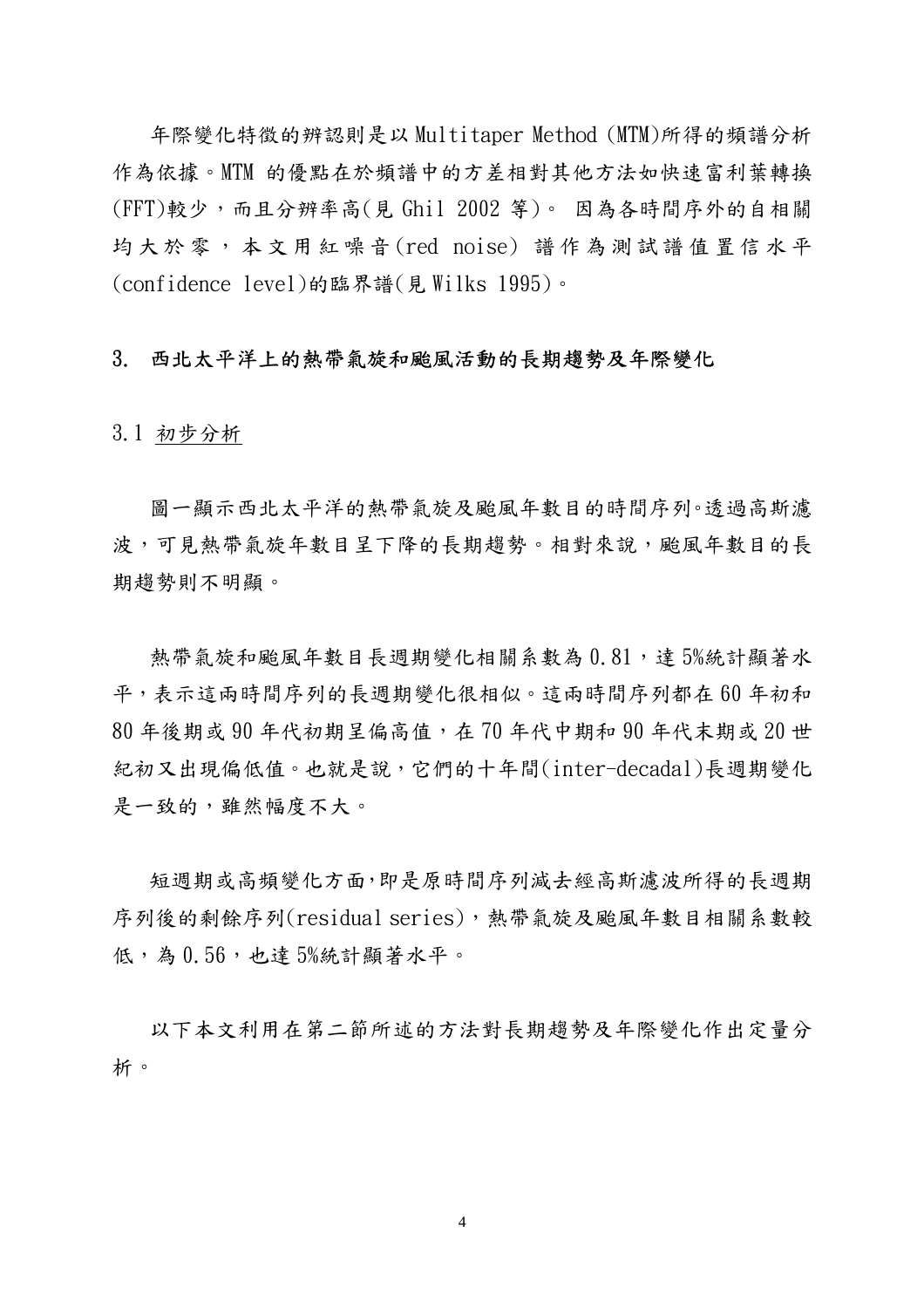3.2 長期趨勢

用線性迴歸法,得出西北太平洋 1961 至 2004 年間熱帶氣旋數目的長期 線性趨勢為每十年減少 1.6個,t-測試得出遞減率達 5%統計顯著水平。用 MK 法也得出 1961-2004 整段期間,下降趨勢達 5%統計顯著水平。Sen's 方 法推算的線性趨勢變化幅度為每十年減少 1.3 個,比迴歸法的 1.6 個略少。

線性迴歸法亦顯示, 在 1961 至 2004 年間, 颱風年數目不呈統計上顯著 的趨勢。MK 法也得到同樣的結果。這意味著雖然西北太平洋的海面水溫有 上升的傾向(Chan and Liu 2004),熱帶氣旋的強度,在過去的四十多年, 並沒有相隨增加。

3.3. 年際變化

圖二為熱帶氣旋與颱風年數目的 MTM 譜估計及相應紅噪音臨界譜。由圖 可見,對熱帶氣旋來說,最大的譜值在准 2.4年、准 3.4年及准 18年,但 祇有准 3.4 年的譜值達 5%紅噪音置信水平。准 18 年的譜值雖然偏高,示 意十年間變化的存在,但未達 5%紅噪音置信水平,一個可能性是相對短週 期來說,長週期的變化幅度偏小。

在颱風而言,最大的幾個譜值在准 2.4年、准 3.4、3.9年及准17年, 但祗有准 3.4 和 3.9 年的譜值達或超過 5%紅噪音置信水平。與熱帶氣旋的 情況一樣,准 17年的譜值雖然未如准 3.4、3.9年那樣達 5%紅噪音置信水 平,也是偏高的,表示時間序列帶有十年間長週期的變化。對西北太平洋 颱風年數目,Chan and Shih (1996) 用方差分析(variance analysis)法 所得出的周期為准 2、5 及 7 年,前二週期與這裏的結果接近。

 $\sim$  5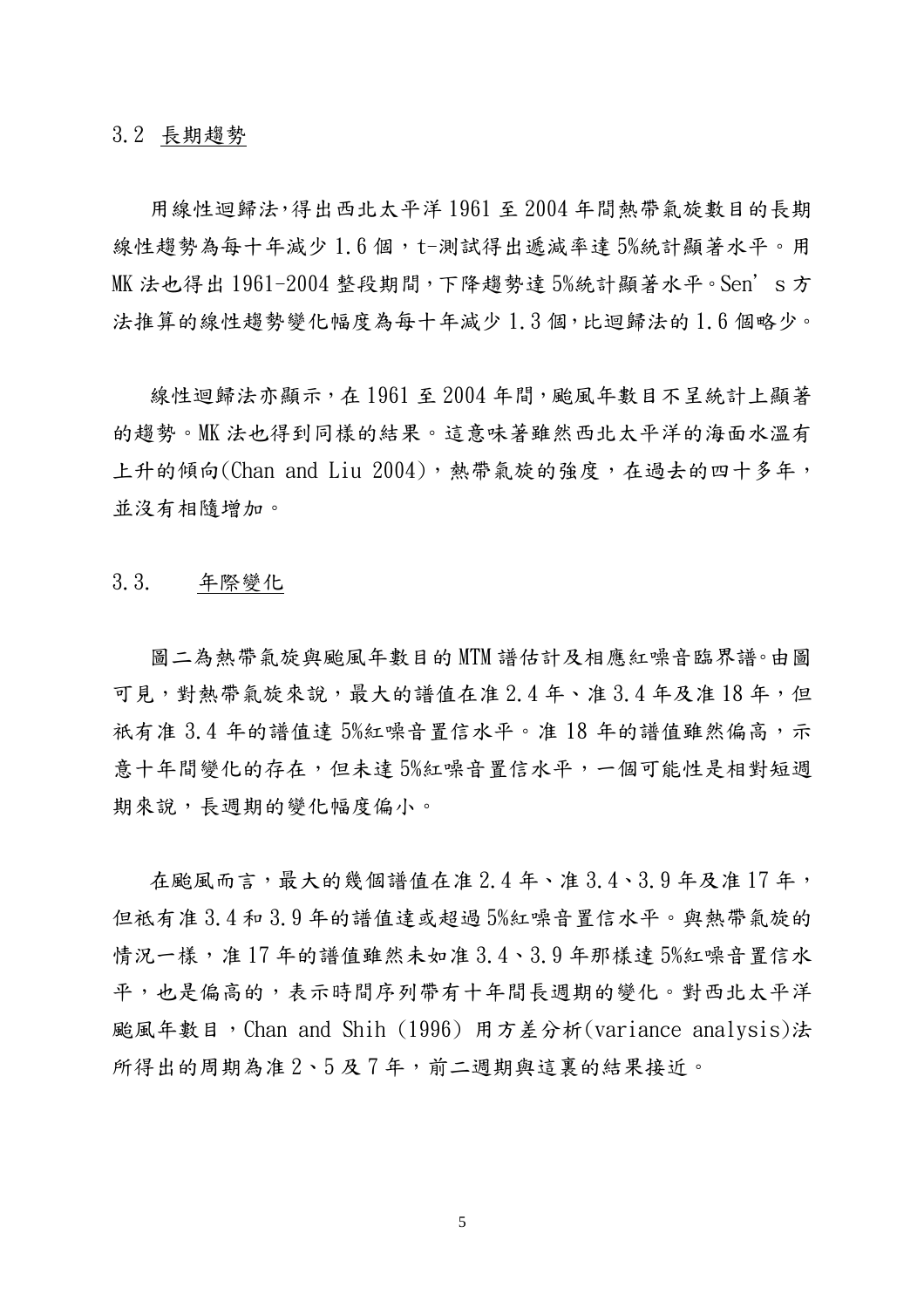准 2.4 年及准 3.4 至 3.9 年的週期分別與大氣中的准二年振盪 (Quasi-Biennial Oscillation , QBO) 及 厄 爾 尼 諾 (El Niño-Southern Oscillation,ENSO)的 2 至 7 年週期吻合。准 17 至 18 年的週期可能與太 平洋十年振盪(Pacific Decadal Oscillation, PDO)的 15 至 25 年週期有 關,但這尚待確定。

奇異譜分析 SSA 顯示,熱帶氣旋和颱風年數目序列十年或以上的長週期 變化(包括長期趨勢),分別佔解釋方差約 26%及 18%。換句話說,這兩個序 列主要的變化來自十年以下的短週期年際變化。

## 4. 南中國海熱帶氣旋和颱風活動的長期趨勢及年際變化

4.1 初步分析

南中國海熱帶氣旋和颱風在 1991-2004 年間的年數目,及經高斯濾波後 的長週期變化,示於圖三。兩長週期序列相關係數為 0.38,達 5%統計顯著 水平。短週期變化的相關係數是 0.49,也達 5%統計顯著水平。

熱帶氣旋長週期序列,似有長期下降趨勢,2002、 2003 及 2004 年的 年數持續比 1961-1990 長期平均 12.4 個少約三份之一。但長週期序列的週 期性相對較雜亂,除長期的趨勢,初步看不見一些顯著的准週期。颱風的 長期下降趨勢並不明顯,但它的長週期性卻較清楚,有小幅度的十年左右 的週期變化。

4.2 長期趨勢

用線性迴歸法,得出南中國海 1961 至 2004 年間熱帶氣旋數目的長期趨 勢為每十年減少 0.8個,t-測試得出遞減率達 5%統計顯著水平。MK及 Sen's 方法亦得同樣結果。至於颱風年數目,迴歸及 MK 法均顯示無顯著趨勢,表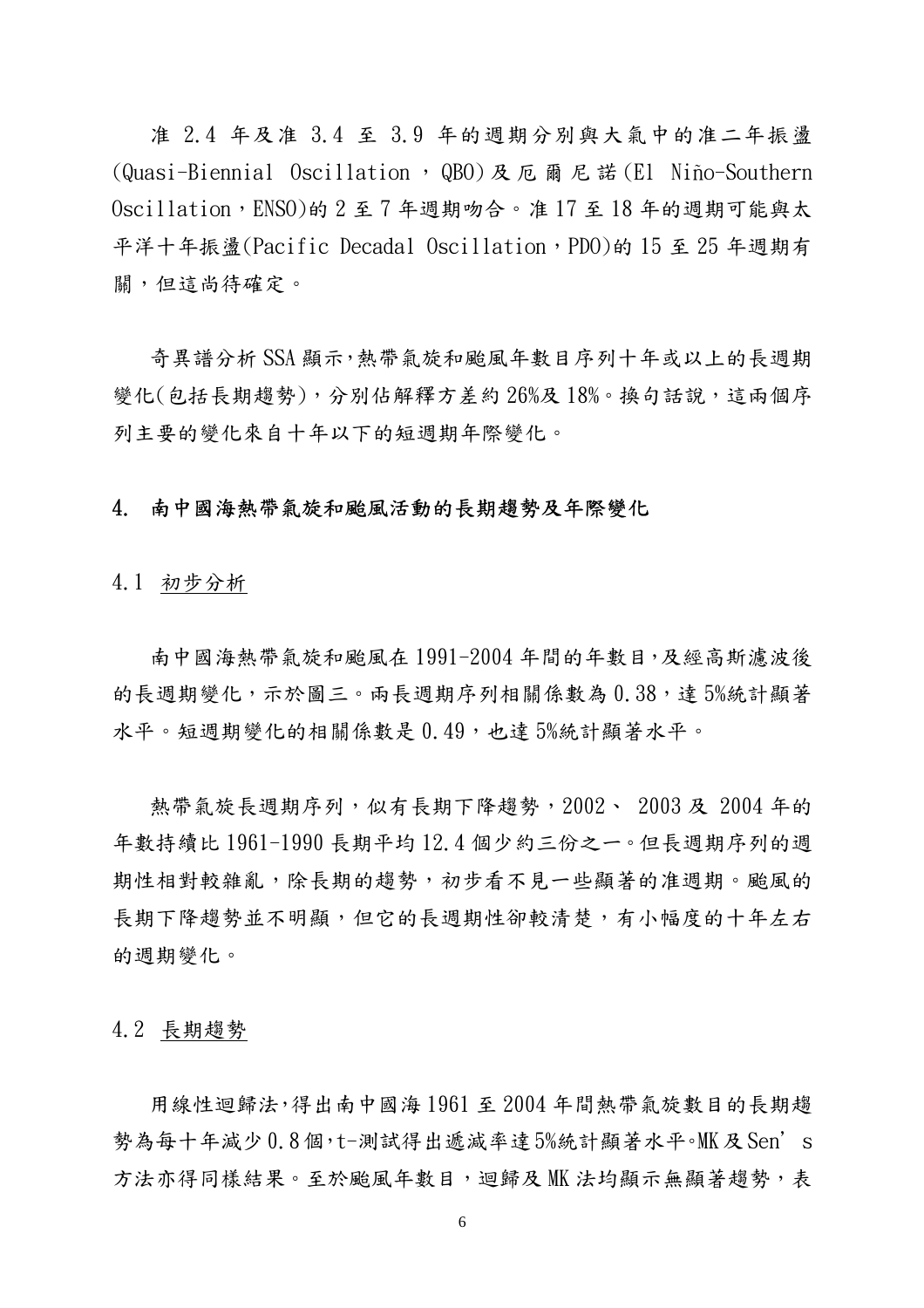示南中國海熱帶氣旋的強度並無增加。

#### 4.3. 年際變化

圖四為南中國海熱帶氣旋與颱風年數目的 MTM 譜估計及相應紅噪音臨 界譜。由圖可見,熱帶氣旋的最大譜值在准 3.6年,譜值超過 5%紅噪音置 信水平,這與西北太平洋的情況一樣。另外幾個較大的譜值在准 3.2、6 和 8 年,但譜值皆不達 5%紅噪音置信水平。劉春霞(2000) 給出登陸廣東省熱 帶氣旋的週期為 3 年和 8 年,謝炯光、紀忠平(2000)給出影響廣東省熱帶 氣旋的週期為3年和8年,與這裏的結果是一致的。

對南中國海颱風的年數目,最大的譜值在准 2.9 至 3.2 年,譜值達或超 過 5%紅噪音置信水平。雖然初步分析看不出 12 年週期的存在,但 MTM 譜 分析亦給出了准 12 年的週期。雖然譜值不達 5%紅噪音置信水平,但也相 對偏高,反映南中國海颱風的長週期變化是受十年間變化影響的。

SSA 顯示,南中國海熱帶氣旋十年或以上的長週期變化所佔的解釋方差 是18%左右。至於颱風序列, SSA 未能有效提取長和短週期的成份, 所以分 辨不出兩者所解釋的方差。SSA 能否成功提取週期變化與很多因素有關, 如時間序列的性質、長短等(見 Golvandina 和 Zhigliavsky 2001)。

#### 5. 討論

西北太平洋熱帶氣旋活動呈統計上顯著的長期下降趨勢,與海溫上升以 及一些模式所提出的熱帶氣旋活動應隨海溫上升而增加的看法不一致 (Chan and Liu 2004)。

另一方面,如圖五所示,西北太平洋上(取 5-25°N, 130-180°E)的年平均 向外長波輻射 OLR 在 1961 至 2004 年間有統計上顯著的長期上升趨勢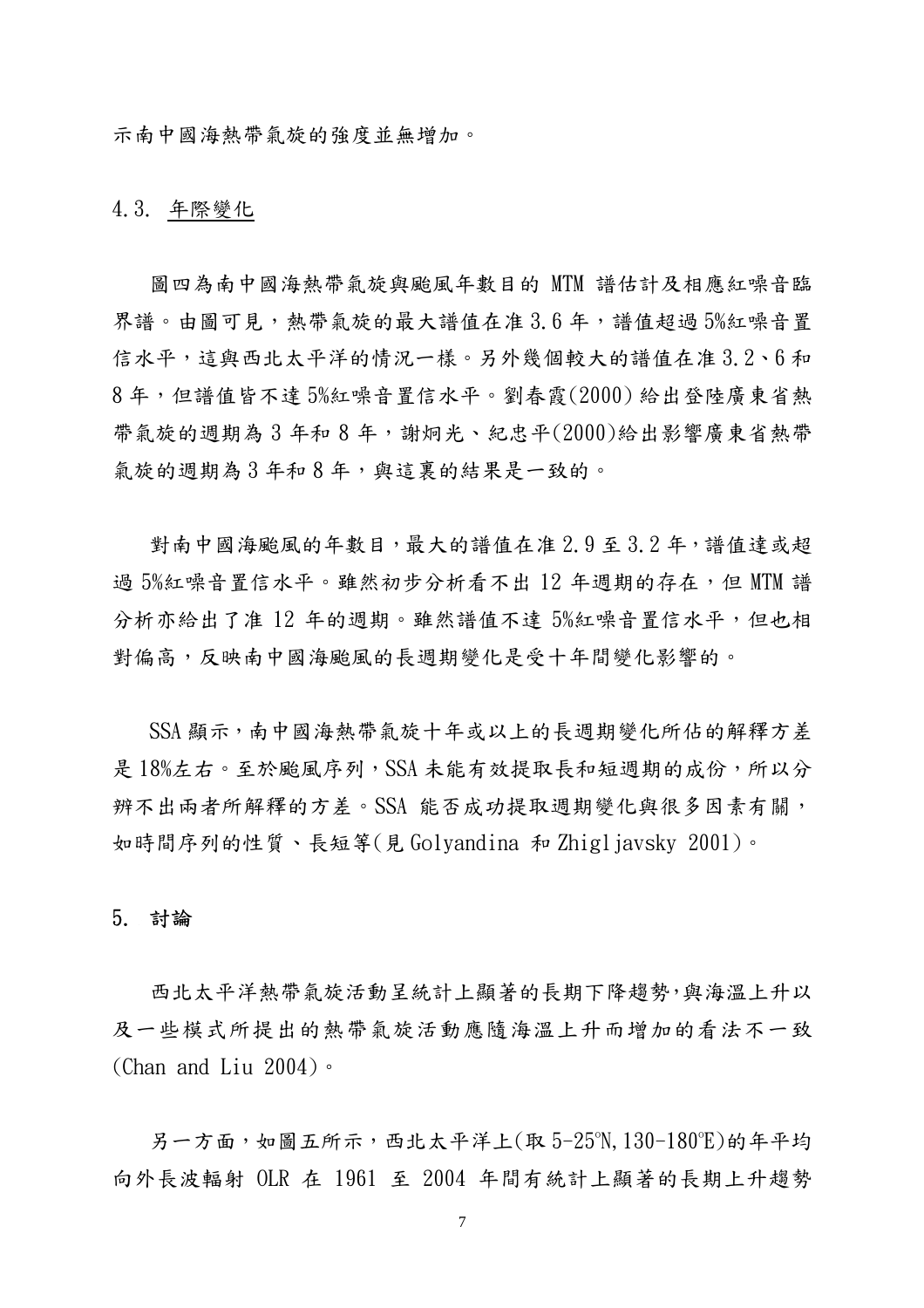( r=0.59, 達 5%統計顯著水平), OLR 的增加, 意味著對流的減少。

OLR 與西北太平洋熱帶氣旋年數目的相關係數是-0.52,達 5%統計顯著 水平。這示意西北太平洋熱帶氣旋活動的減少,部份原因可能是該海域上 對流活動受到抑制。在很少熱帶氣旋生成的西北太平洋赤道附近(5°S -5°N,130-180°E) 的 OLR 在 1961-2004 年間亦有顯著的長期上升趨勢 ( r=0.44,達 5%統計顯著水平),可推測這裡所得的西北太平洋大範圍 OLR 的顯著長期上升,並非是 Sobel 和 Camargo (2004)所提的熱帶氣旋活動與 OLR 的反饋作用引起的。

#### 6. 結論

在 1961-2004 期間,經迴歸法得西北太平洋熱帶氣旋數目呈顯著的長期 下降趨勢,幅度約為每十年減少 1.6 個。導致這下降趨勢的一個可能性是 對流的減少。西北太平洋的颱風數目在 1961-2004 間則沒有顯著的長期趨 勢,示意著熱帶氣旋的強度沒有增強的跡像。南中國海的情況也大致相同, 熱帶氣旋每十年減少約0.8個,颱風則無顯著的長期趨勢。

西北太平洋熱帶氣旋和颱風以及南中國海熱帶氣旋活動,十年以上的長 週期變化(包括長期線性趨勢)不及短週期的年際變化的重要,所解釋的方 差分別約為 26%、18%和 18%。在短週期年際變化方面,准三年週期的變化 最為明顯。

## 參考文獻

Chan, Johnny C. L., and Kin-Sik Liu, 2004: Global warming and Western North Pacific typhoon activity from an observational perspective. *J. Climate*, **17**, 4590-4602.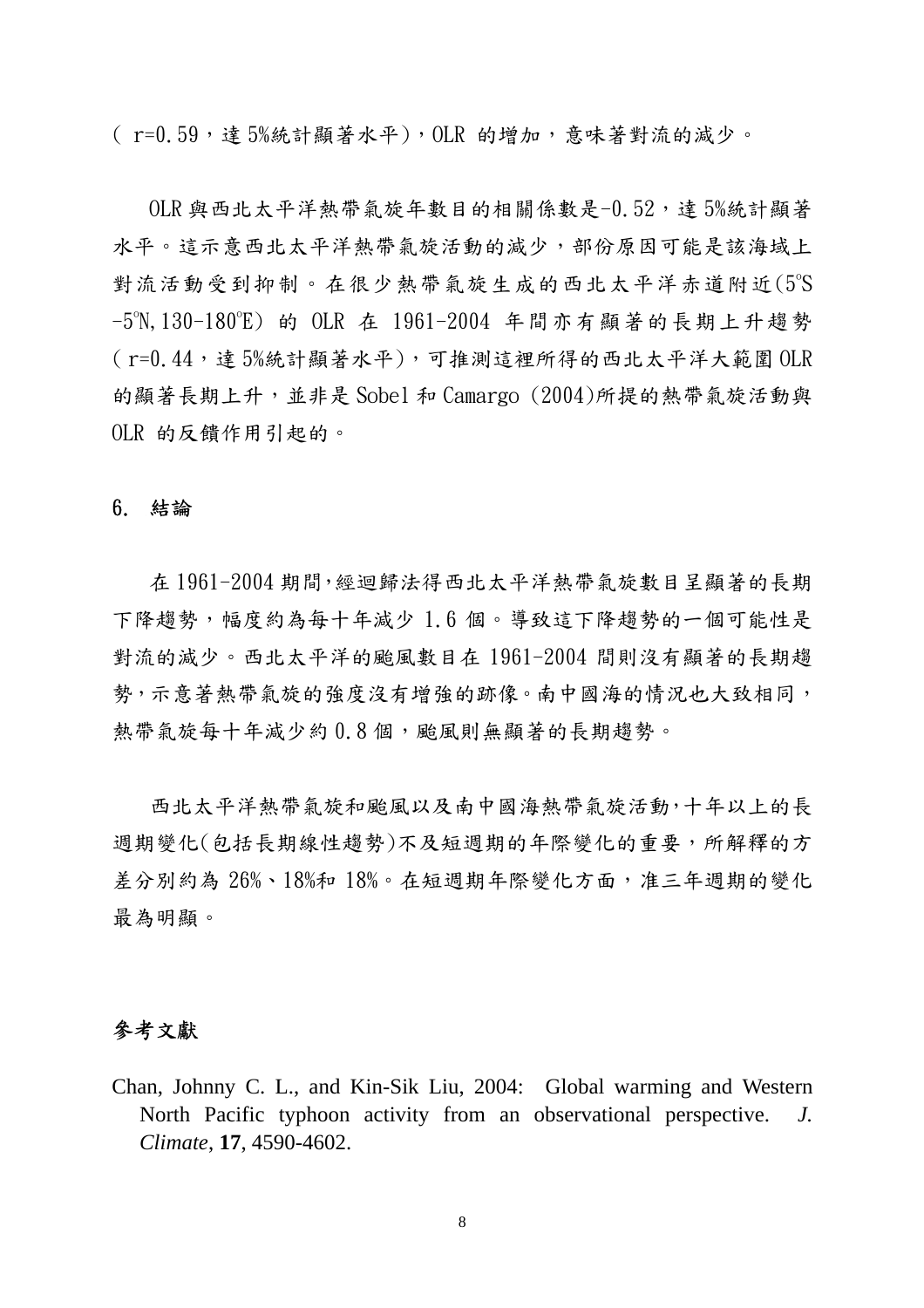- Chan, J. C. L., and J. Shi, 1996: Long-term trends and interannual variability in tropical cyclone activity over the western North Pacific. *Geophys. Res. Lttrs*, **23**, 2765-2767.
- Easterling, D.R., B. horton, P.D. Jonnes, T.C. Peterson, T.R. Karl, D.E. Parker, M.J. Salinger, V. Razuvayev, N. Plummer, P. Jamason, C.K. Folland, 1997: Maximum and minimum temperature trends for the Globe, *Science*, **277**, 364-367.
- Ghil, M, M. R. Allen, M. D. Dettinger, K. Ide, D. Kondrashov, M.E. Mann, A. W. Robertson, A. Saunders, Y. Tian, F. Varadi and P. Yiou, 2002: Advanced spectrum methods for climatic time series. *Rev. Geophys.*, **40**, 1-1-1-41.
- Golyandina, N., Nekrutkin, V. and Zhigljavsky, A., 2001: *Analysis of time series structure: SSA and related techniques*. Chapman and Hall, 305pp.
- Hanna, E., and J. Cappelen, 2003: Recent cooling in coastal southern Greenland and relation with the North Atlantic Oscillation. *Geophys. Res. Lttrs.*, **39**, 32-1-3.
- IPCC, 2001: *Climate Change 2001: The Science of Climate Change*, Contribution of the Working Group I to the Third Assessment Report of the Intergovernmental Panel on Climate Change [Houghton, J. T., Y. Ding, D.J. Griggs, M. Noguer, P.J. van der Linden, X.Dai, K. Maskell, C.A. Johnson (eds.)]. Cambridge University Press, Cambridge, United Kingdom and New York, NY, USA, 881pp.
- Sen, P. K., 1968: Estimates of the regression coefficient based on Kendall's tau. *J. Amer. Stat. Assoc.*, **63,** 1379-1389.
- Sobel, A.H., and S.J. Camargo, 2004: Influence of western North Pacific tropical cyclones on their large-scale environment, *J. Atmos. Sci*., (submitted).
- Sneyers, R. 1990: *On the statistical analysis of series of observations*. WMO Tech. Note 143.
- Wigley, T. M. L., and C. B. Raper, 1990: natural variability of the climate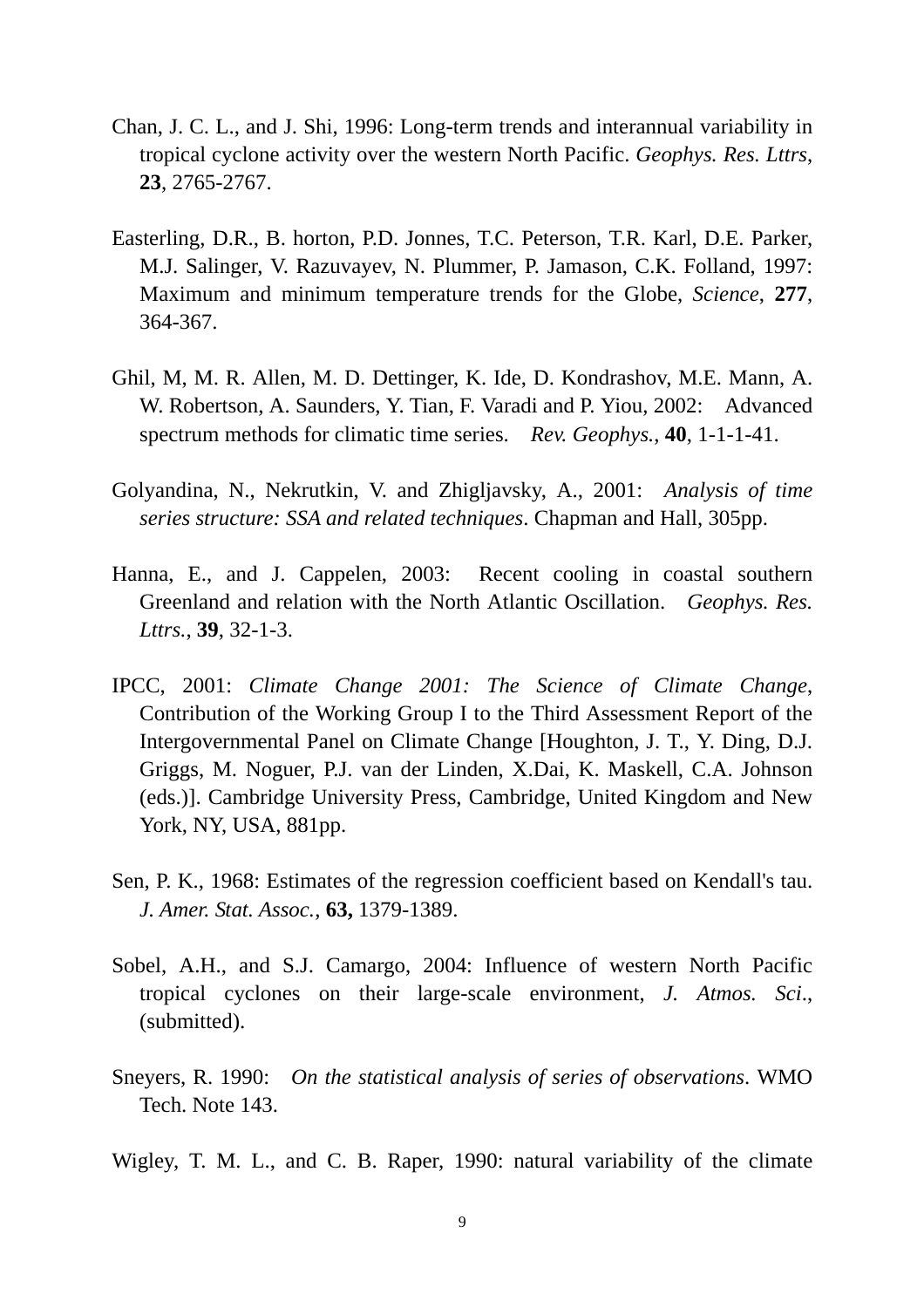system and detection of the greenhouse effect. *Nature*, **344**, 324-327.

- Wilks, Daniel S., 1995: *Statistical Methods in the Atmospheric Sciences*. Academic Press, 467pp.
- 陳聯壽、丁一匯,1979: 西太平洋颱風概論。科學出版社,共491頁。
- 符淙斌、王強。 1992: 氣侯突變的定義和檢驗方法, 大氣科學, **16**, 482-493。
- 江志紅、丁裕國,1998: 奇異譜分析的廣義性及其應用特色。氣象學報, **56**,736-743。
- 劉春霞, 2000: 廣東省熱帶氣旋的小波分析。*廣東省短期氣候預測研究,* 黃增明、吳尚森、梁建茵主編。氣象出版社, 233-241。
- 謝炯光、紀忠平, 2000: 登陸廣東熱帶氣旋的奇異譜分析。廣東省短期氣 候預測研究,黃增明、吳尚森、梁建茵主編。氣象出版社,261-264。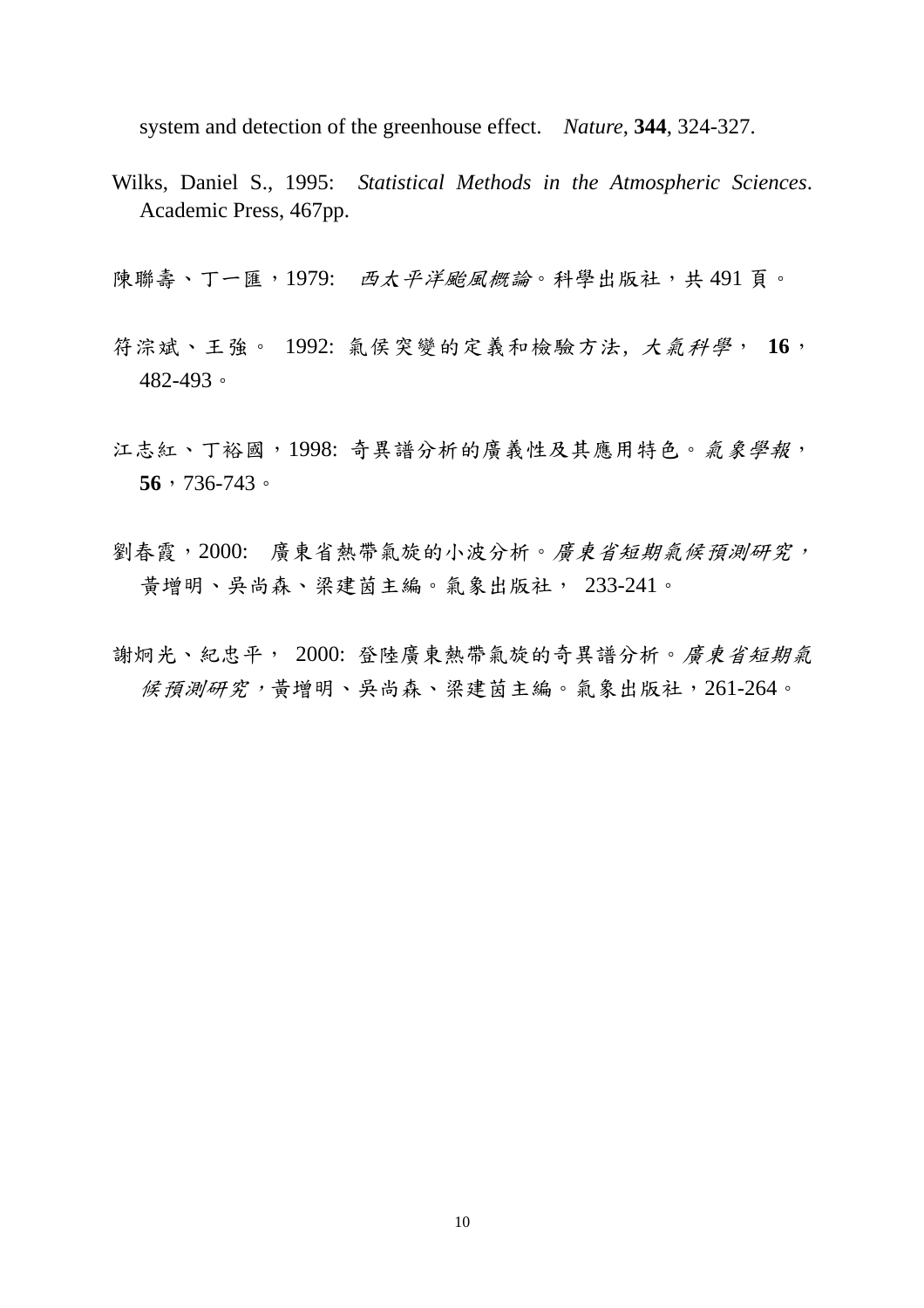

圖一 西北太平洋的熱帶氣旋及颱風年數目。長週期變化是用高斯 濾波器濾掉十年以下週期變化而得的。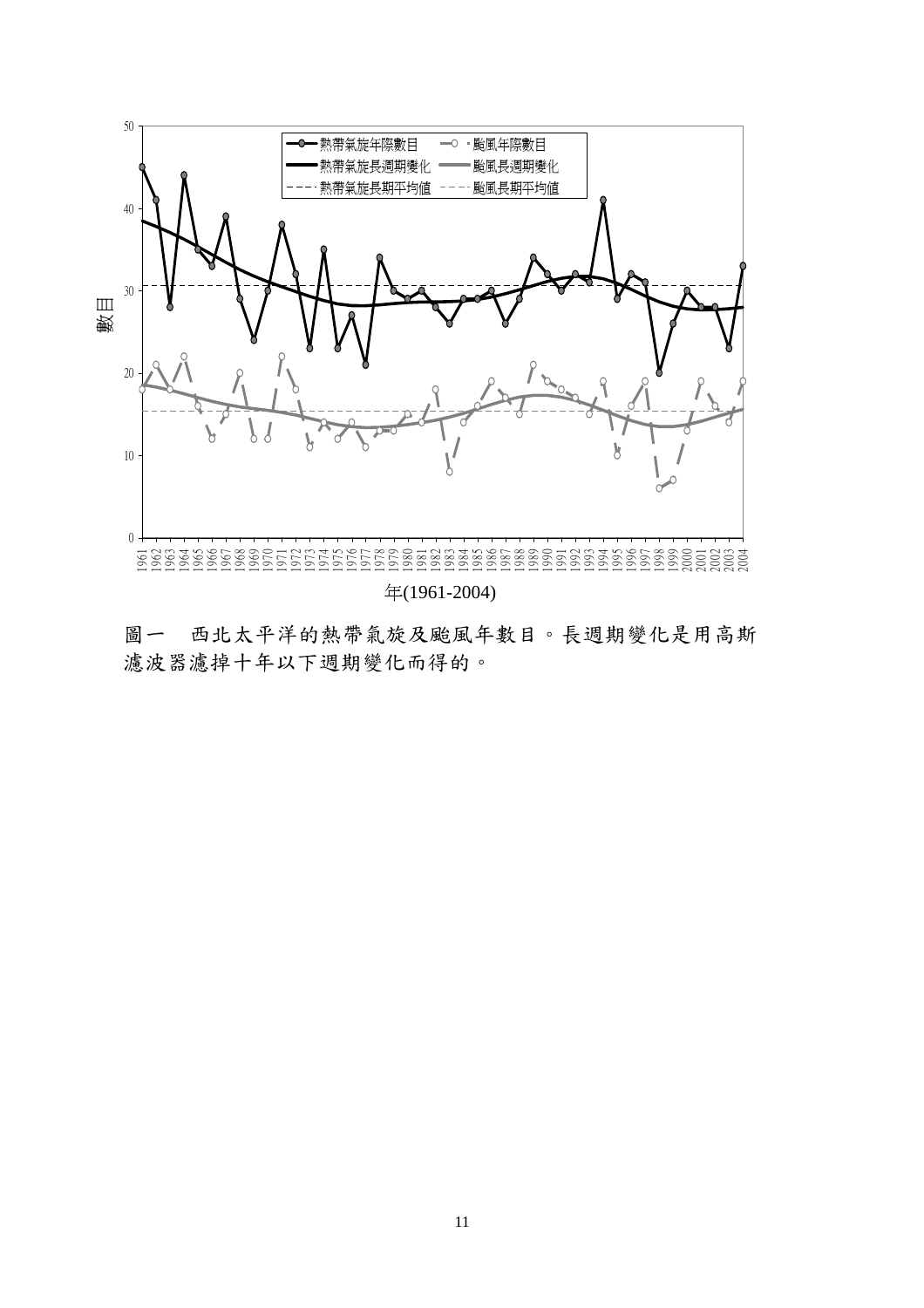

圖二 西北太平洋的(a)熱帶氣旋及(b)颱風年數目的 MTM 譜估計及 相應的紅噪音臨界譜。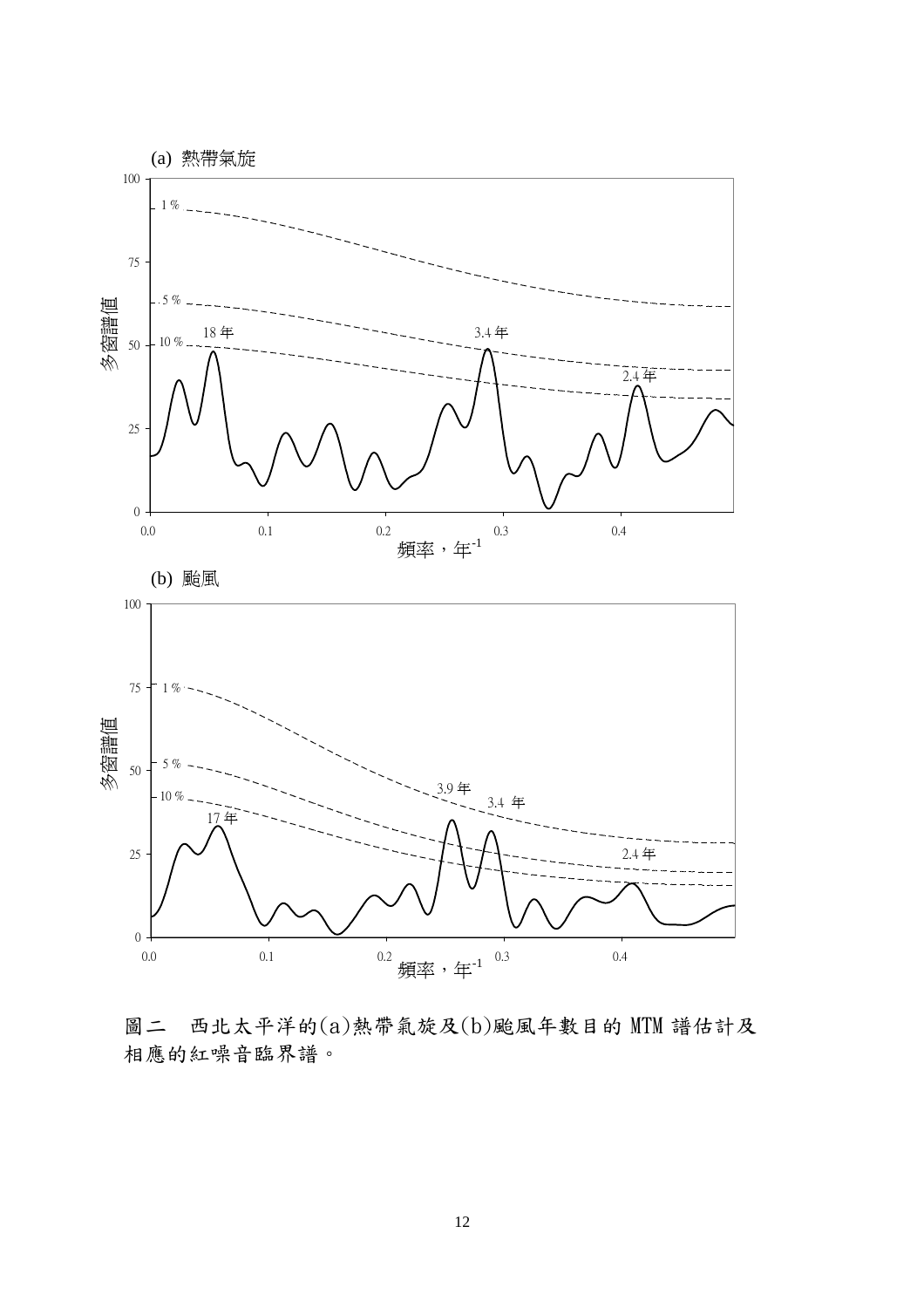

圖三 南海的熱帶氣旋及颱風年數目。長週期變化是用高斯濾波器 濾掉十年以下週期變化而得的。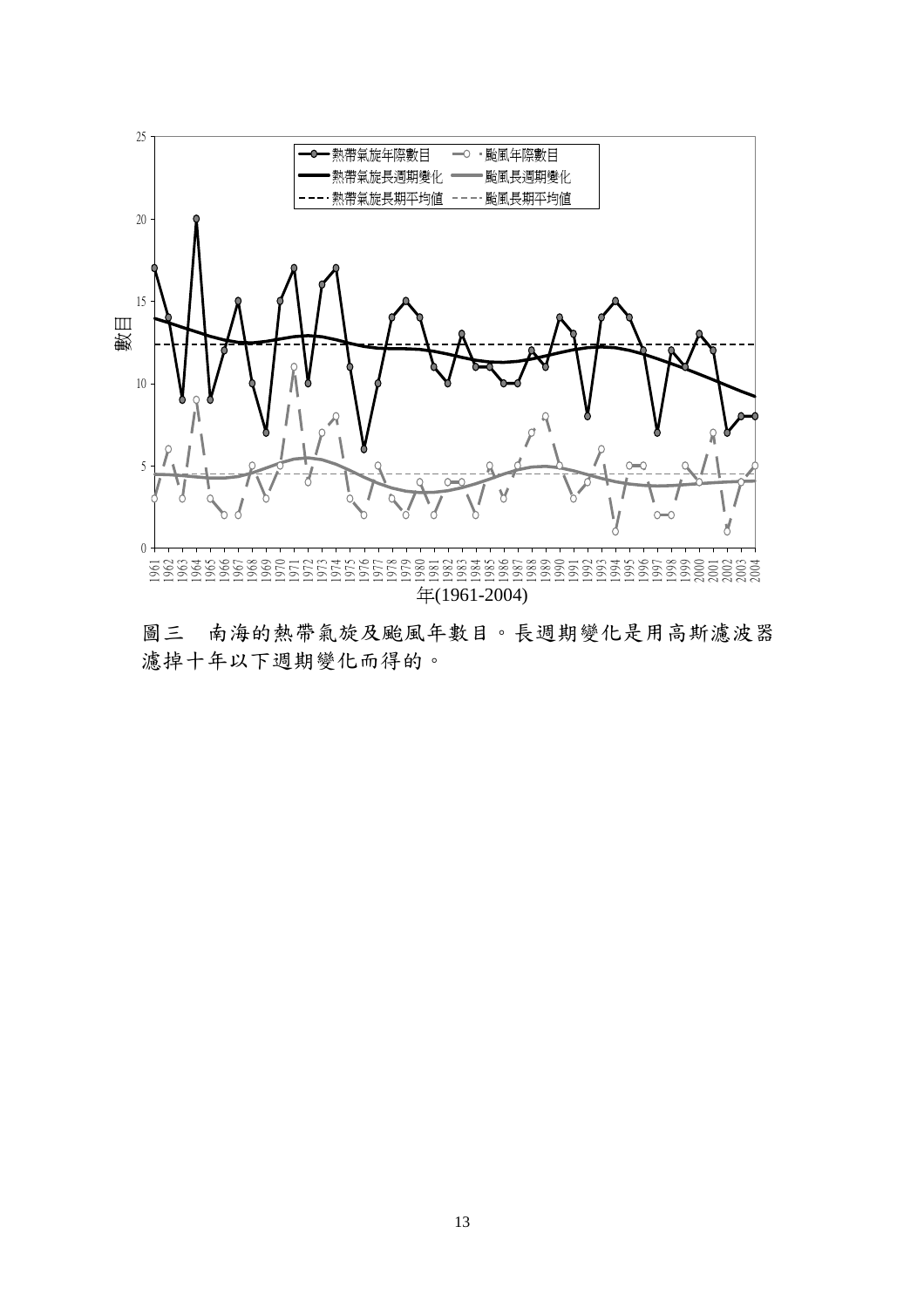

圖四 南海的(a)熱帶氣旋及(b)颱風年數目的 MTM 譜估計及相應的 紅噪音臨界譜。